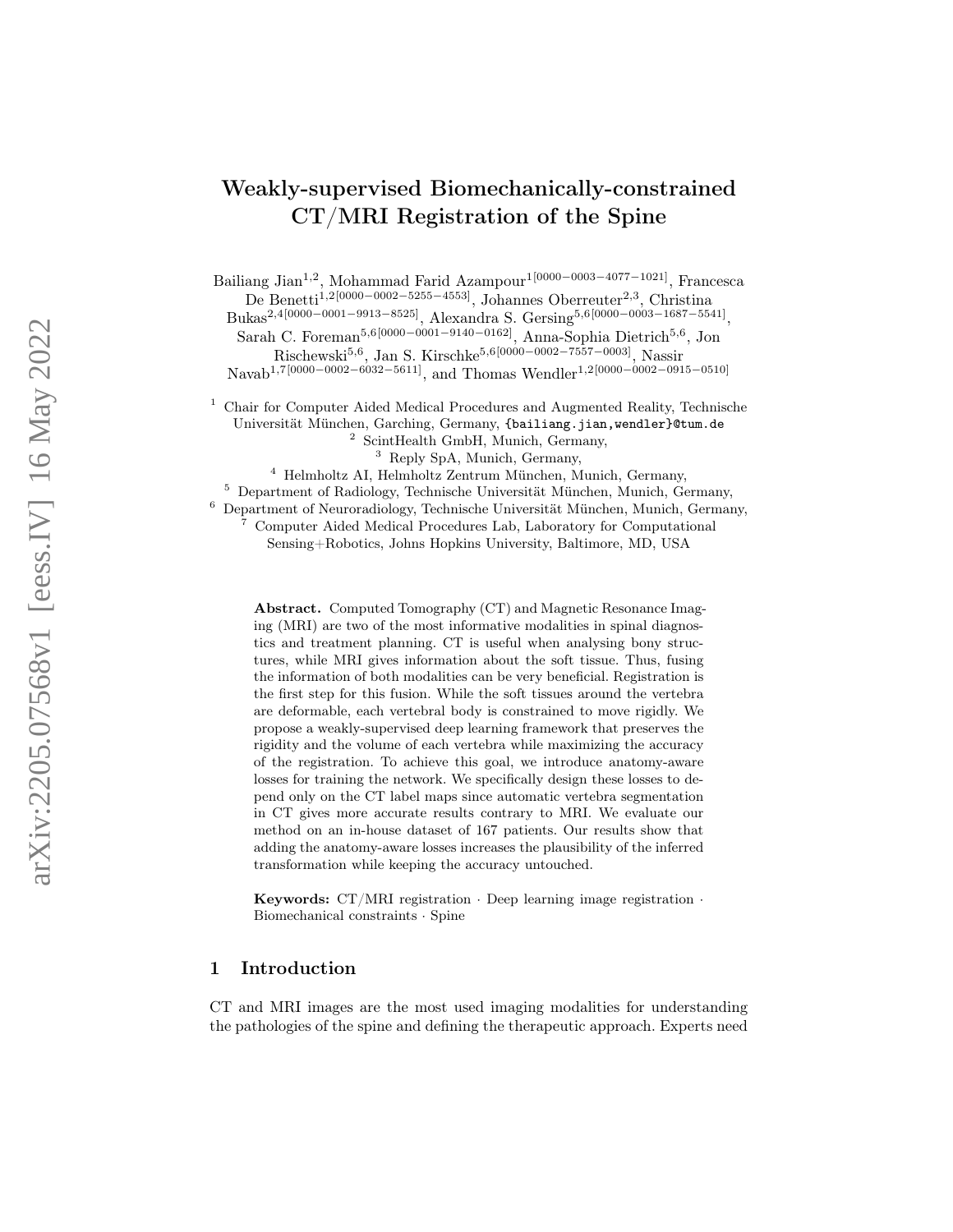#### 2 Jian et al.

both modalities for proper diagnosis in complex clinical situations as each modality provides different information [\[12\]](#page-9-0). CT has higher contrast in bony structures and is highly sensitive for fracture detection and other pathologies [\[19,](#page-9-1)[27\]](#page-9-2). On the other hand, MRI can be used to detect lesions and tumors of the spinal cord and the intervertebral discs, as well as to evaluate the inner anatomy of the vertebral bodies [\[24\]](#page-9-3). As a result, registering spinal images from different modalities benefits various clinical contexts, ranging from improved diagnosis and proper treatment planning to personalized therapeutic decisions.

A major problem when registering articulated rigid structures is their relative motion and the soft tissue deformations due to patient movement. Indeed, rigid registration cannot address the problem of the varying curvature of patients' spine during different imaging sessions, as well as a global deformable registration ignores the difference between soft tissues and bony structures. Consequently, these general-purpose methods are not fully appropriate to solve our problem.

Few works have addressed the problem of rigid structures in conventional deformable registration. [\[14\]](#page-9-4) and [\[4\]](#page-8-0) defined a way to interpolate the deformations of rigid objects based on their euclidean distance transform (EDT). [\[2\]](#page-8-1) proposed a poly-rigid/affine transformation model, which produces locally rigid/affine diffeomorphic deformation field. [\[15\]](#page-9-5) and [\[26\]](#page-9-6) imposed rigidity by introducing several constraints, including the linearity, orthonormality, and identity determinant of the transform matrix. [\[7\]](#page-8-2) defined groups of springs between vertebrae and penalized the change in length of them. In addition, [\[13\]](#page-9-7) penalized the inter-voxel distance change in rigid bodies. Finally, [\[21\]](#page-9-8) proposed penalizing deviations of the Jacobian determinant of the deformation from unity to preserve the volume of lesions in breast MRI registration. [\[26\]](#page-9-6) introduced the latter as one of the rigidity penalties in deformable registration, while proposing to use the orthonormality of a rigid transform as a rigidity penalty in registering digital subtraction angiography (DSA) images. However, these approaches are based on conventional iterative optimization methods, which are time-consuming, and their performance highly depends on the initialization and parameter settings. In more recent years, convolutional neural networks (CNNs) were used to do deep learning-based image registration (DLIR) [\[9\]](#page-8-3). Their main advantage is that they enable inferring a plausible transformation in a single iteration, using a model trained optimizing only image similarity and deformation smoothness [\[3,](#page-8-4)[5,](#page-8-5)[17\]](#page-9-9). A biomechanicallyconstrained method for DLIR of MRI-CT images of the prostate, proposed by [\[6\]](#page-8-6), consists of training on finite element (FE) modeling-generated motion fields. However, it required the segmentation of the prostate in both modalities to establish the surface point cloud correspondence. This segmentation is non-trivial for the spine in MRI.

Another hurdle for unsupervised DLIR methods is the selection of the similarity metric for multi-modal image registration. For registration of MRI-CT of the pelvis, [\[18\]](#page-9-10) introduced a new metric for unsupervised training of a deep network called self-correlation descriptor. [\[16\]](#page-9-11) reduced the problem of MRI-CT registration of images of the neck to a mono-modal one by training a neural network to synthesize CT images from MRI. [\[11\]](#page-8-7) proposed a weakly-supervised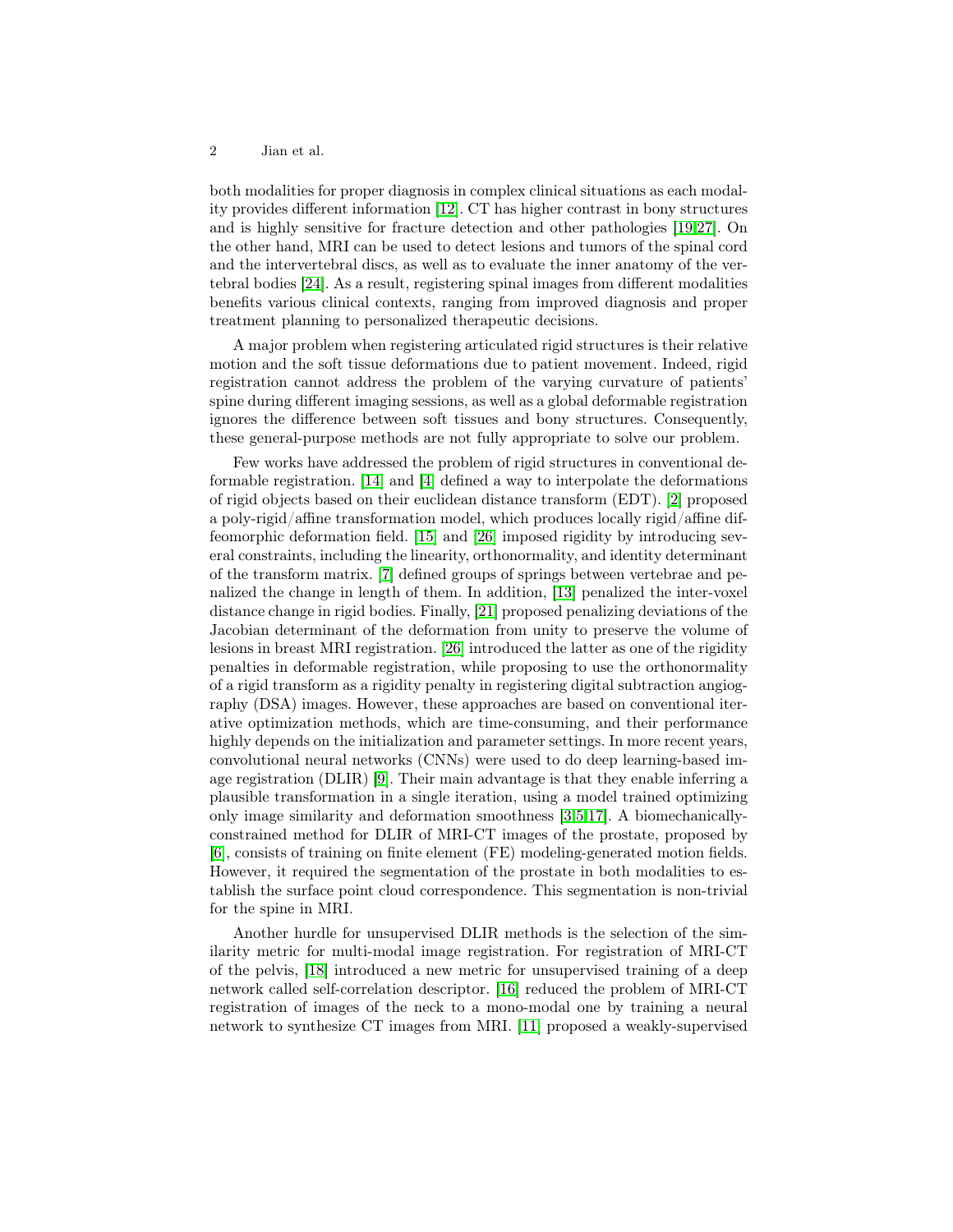framework that utilizes the Dice score (DSC) between the labels of the fixed image and the deformed moving image without any image-based similarity metrics during training. None of the above consider the rigidity of bony structures and the constraints that they impose on the deformation field. As a result, those registration results are not suitable for image fusion in the spine.

Our work introduces a weakly-supervised anatomy-aware method for registering spinal MR-CT images. We acknowledge that vertebrae segmentation is not a trivial task for MRI, thus we only rely on label maps from CT for training. Further, we devise losses and metrics to deal with the biomechanical constraints imposed by bony structures. Our main contributions are:

- Proposal of a framework for rigidity-preserving MRI/CT deformable registration of the spine taking rigidly aligned CT/MRI images as input
- Introduction of the rigid dice loss and rigid field loss for rigidity-preservation
- Adaptation of rigidity penalties used in conventional registration of spine to DLIR (orthonormal condition, properness condition)
- Extensive evaluation and ablation study of different losses on an in-house dataset with 167 patients

#### 2 Method

Architecture Let  $\mathcal{F}: \Omega_f \to \mathbb{R}$  denote the fixed image, and  $\mathcal{M}: \Omega_m \to \mathbb{R}$ denote the moving image, where  $\Omega_f \in \mathbb{R}^3$  and  $\Omega_m \in \mathbb{R}^3$  represent the coordinate space of  $\mathcal F$  and  $\mathcal M$ . In our setup, the training loss consists of three terms. Firstly, the network learns to establish spatial correspondence between fixed and moving images by computing a dense deformation field (DDF)  $\phi$  :  $\Omega_f \to \Omega_m$  through an intensity-based image similarity loss  $\mathcal{L}_{\mathrm{sim}}.$  Second, a smootheness regularizer  $\mathcal{L}_{\text{smooth}}$  ensures the output DDF is plausible and realistic. Lastly, we define rigidity penalties  $\mathcal{L}_{\text{rigid}}$  between the moving label and the warped label, or on the deformation vectors inside the rigid bodies, to guarantee each of them is transformed rigidly. See their formal definition in the next subsubsections.

The network is trained by minimizing the following loss function:

$$
\mathcal{L} = \mathcal{L}_{sim}(\mathcal{F}, \mathcal{M} \circ \phi) + \lambda_{smooth}\mathcal{L}_{smooth}(\mathbf{v}) + \lambda_{rigid}\sum_{i}^{N} \mathcal{L}_{rigid}(s_{\mathcal{M}}^{i}, s_{\mathcal{M}}^{i} \circ \phi, \phi)
$$
(1)

where  $\mathcal{M} \circ \phi : \Omega_f \to \mathbb{R}$  represents the warped moving image,  $s^i_{\mathcal{M}} : \Omega_m \to$  $\{0, 1\}$  is the binary segmentation label of the *i*th rigid body in the moving image,  $N$  is the number of rigid bodies, i.e., in our case, the vertebrae, and  $\bf{v}$  is the stationary velocity field (SVF) parameterizing the DDF  $\phi$ . The smoothness regularizer  $\mathcal{L}_{\text{smooth}}$  is computed as the *l*2-norm of the diffusion on the spatial gradient of the SVF v.

We adopt the diffeomorphic version of VoxelMorph [\[3\]](#page-8-4) as our baseline network. This 3D network architecture comprises a UNet [\[22\]](#page-9-12) and two convolutional layers with 32 filters each to output the SVF v. The UNet consists of an encoder with convolution filter channels [32, 32, 64, 64] and a decoder with channels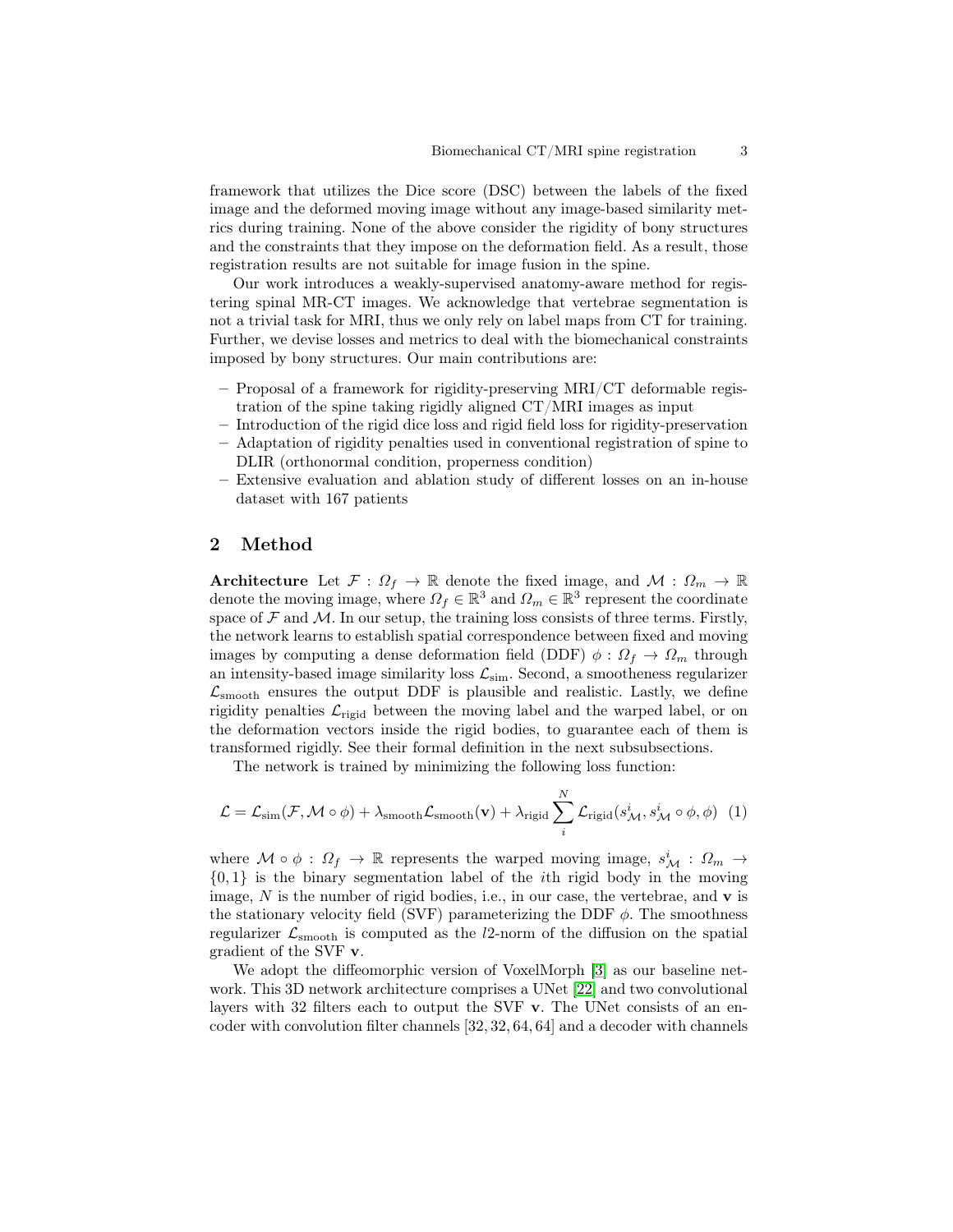4 Jian et al.

[64, 64, 64, 64]. To guarantee the invertibility and topology preservation, the predicted deformations are parameterized using the SVF under the Log-Euclidean framework. v is integrated using the *scaling and squaring* method [\[1\]](#page-8-8) with  $T = 7$ time steps to obtain the diffeomorphic DDF  $\phi$  [\[3\]](#page-8-4).



Fig. 1: An overview of the architecture: A VoxelMorph network (VXM) takes as input a CT as moving image  $M$ , its label map  $S_M$ , and an MRI as fixed image F. The output is a DDF  $\phi$ . Three losses are applied on the warped CT ( $\mathcal{L}_{sim}$ ), the warped label map  $(\mathcal{L}_{\text{rigid}})$ , and the DDF itself  $(\mathcal{L}_{\text{smooth}})$ .

<span id="page-3-0"></span>Rigid dice loss To penalize structural changes on rigid parts, i.e. the vertebrae, we use a rigid dice loss. Let  $\phi$  be the inferred deformation, then for each vertebra in the moving image  $(v_i)$  with binary segmentation label  $s^i_{\mathcal{M}}$ , we calculate the closest rigid transform  $(T^{i,\phi}_{\text{rigid}})$  by solving the equation:

$$
T_{\text{rigid}}^{i,\phi} = \underset{T_{\text{rigid}}}{\text{argmin}} \left( s_{\mathcal{M}}^{i} \circ T_{\text{rigid}} - s_{\mathcal{M}}^{i} \circ \phi \right)^{2}.
$$
 (2)

Then the rigid dice loss for each vertebra can be defined as:

$$
\mathcal{L}_{\text{rigid dice}}^{i} = 1 - 2 * \frac{\left| (s_{\mathcal{M}}^{i} \circ T_{\text{rigid}}^{i, \phi}) \cap (s_{\mathcal{M}}^{i} \circ \phi) \right|}{\left| s_{\mathcal{M}}^{i} \circ T_{\text{rigid}}^{i, \phi} \right| + \left| s_{\mathcal{M}}^{i} \circ \phi \right|}
$$
\n(3)

Rigid field loss To enforce a rigid transformation for each rigid body, we evaluate if the deformation field within the rigid body is close to a rigid deformation using the rigid field loss. Let  $P_i = {\{p_j\}}_{j=1,...,n}, p_j \in s^i_{\mathcal{M}}$  be a set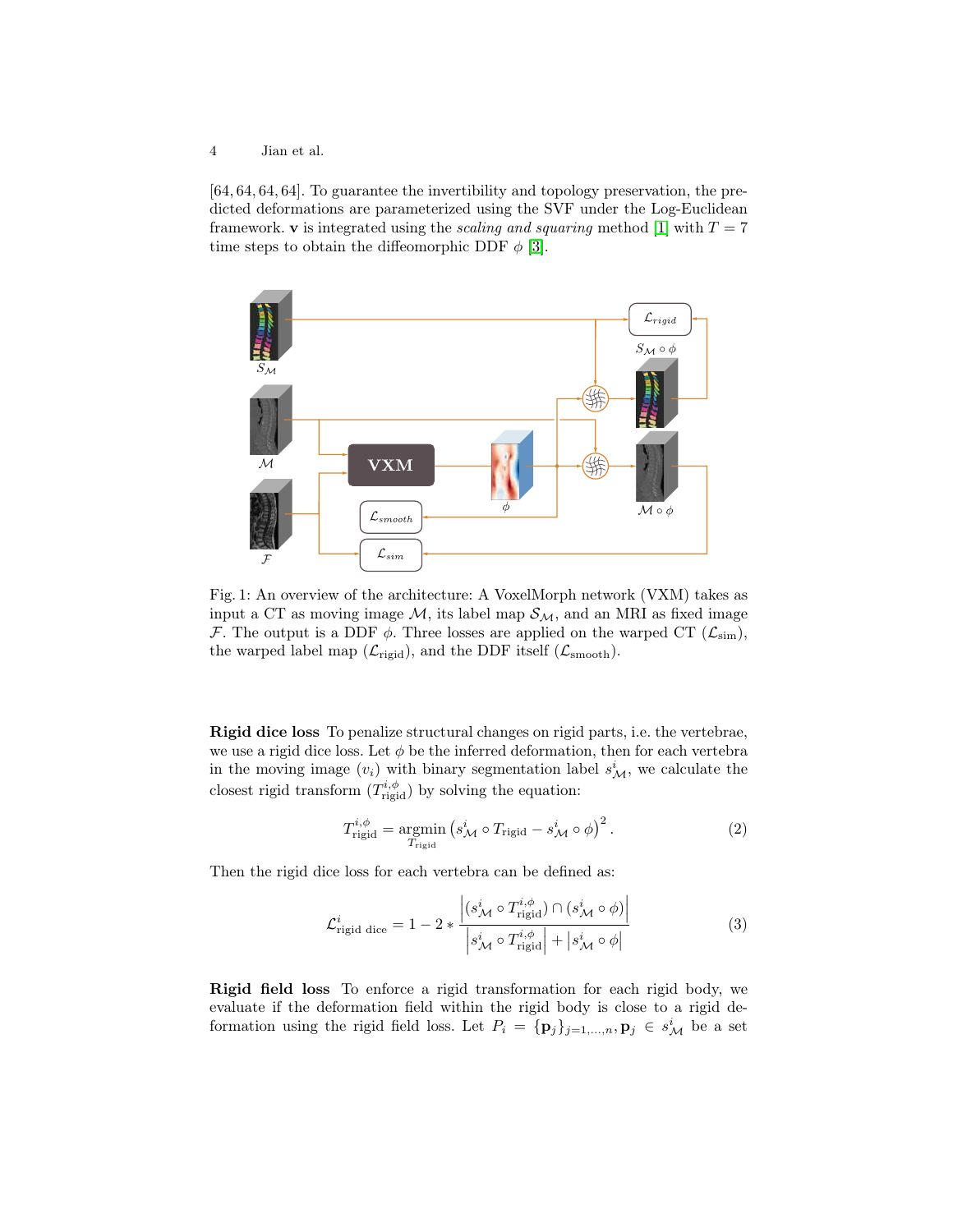of randomly selected points from *i*th vertebra  $(v_i)$  in the moving image and  $Q_i = {\{\mathbf{q}_j\}_{j=1,...,n}, \mathbf{q}_j \in s^i_{\mathcal{M}} \circ \phi \text{ the set of corresponding points to } P_i \text{ in the }i$ warped image. Using  $P_i$  and  $Q_i$ , we can compute the average rigid transform for  $v_i$  ( $\phi_{\text{rigid}}^i$ ) by solving a least squares problem with singular value decomposition (SVD) [\[25\]](#page-9-13). Then, by minimizing the distance between the predicted deformation vectors and the average rigid transform vectors inside each vertebra, the network learns to move it rigidly (see also Supplementary Material).

$$
\mathcal{L}_{\text{rigid field}}^{i} = \sum_{\mathbf{z} \in s_{\mathcal{M}}^{i} \circ \phi} (\phi_{\text{rigid}}^{i}(\mathbf{z}) - \phi(\mathbf{z}))^{2} / |s_{\mathcal{M}}^{i} \circ \phi|
$$
(4)

Properness condition We adapt the penalty of the determinant of the Jacobian proposed by [\[21\]](#page-9-8) to the DLIR scenario and call it Properness condition (PC) as proposed by [\[26\]](#page-9-6). To implement it, first, we compute the ideal rotation matrix R of every voxel  $\mathbf{z} \in \Omega_{\mathcal{F}}$  from the Jacobian of the DDF  $\phi$ .

$$
R(x) = J_{\phi}(x) \tag{5}
$$

Then, we constrain the rotation matrices  $R(x)$  of voxels inside each vertebra to have a proper unity determinant by minimizing the l2-distance between the Jacobian determinant and constant one:

$$
\mathcal{L}_{\rm pc} = \frac{1}{N} \sum_{i}^{N} \frac{1}{\left| s_{\mathcal{M}}^{i} \circ \phi \right|} \sum_{x \in s_{\mathcal{M}}^{i} \circ \phi} \left\| \det J_{\phi}(x) - 1 \right\|_{2}^{2} \tag{6}
$$

Orthonormal condition We include the Orthonormal condition (OC) proposed by [\[26\]](#page-9-6) in our setup, by computing the inner product of the Jacobian of the DDF  $J_{\phi}$  and by penalizing the deviation of it from an identity matrix using the matrix norm. By forcing the rotation  $R(x)$  of every voxel inside each vertebra to be orthonormal, the rigidity is preserved:

$$
\mathcal{L}_{\text{oc}} = \frac{1}{N} \sum_{i}^{N} \frac{1}{|s_{\mathcal{M}}^i \circ \phi|} \sum_{x \in s_{\mathcal{M}}^i \circ \phi} \left\| J_{\phi}(x)^T J_{\phi}(x) - I \right\|_{\text{fro}}^2 \tag{7}
$$

#### 3 Experiments

Dataset We use an in-house dataset of 167 patients. The spatial resolution of the CTs ranges from  $(0.2, 0.2, 0.4)$  mm to  $(1.5, 1.5, 5)$  mm, while the T1-weighted MRIs have voxel spacing from  $(0.3, 0.3, 2.7)$  mm to  $(1, 1, 5)$  mm. The dataset has different fields of views and covers different part of spines, which in total, results in images of 1280 vertebrae. We split our dataset into training, validation and test sets with 117, 25 and 25 patients in each set, respectively. During training and inference, all images are resampled to 1 mm isotropic resolution, and the intensities are normalized to [0, 1]. Vertebra detection and segmentation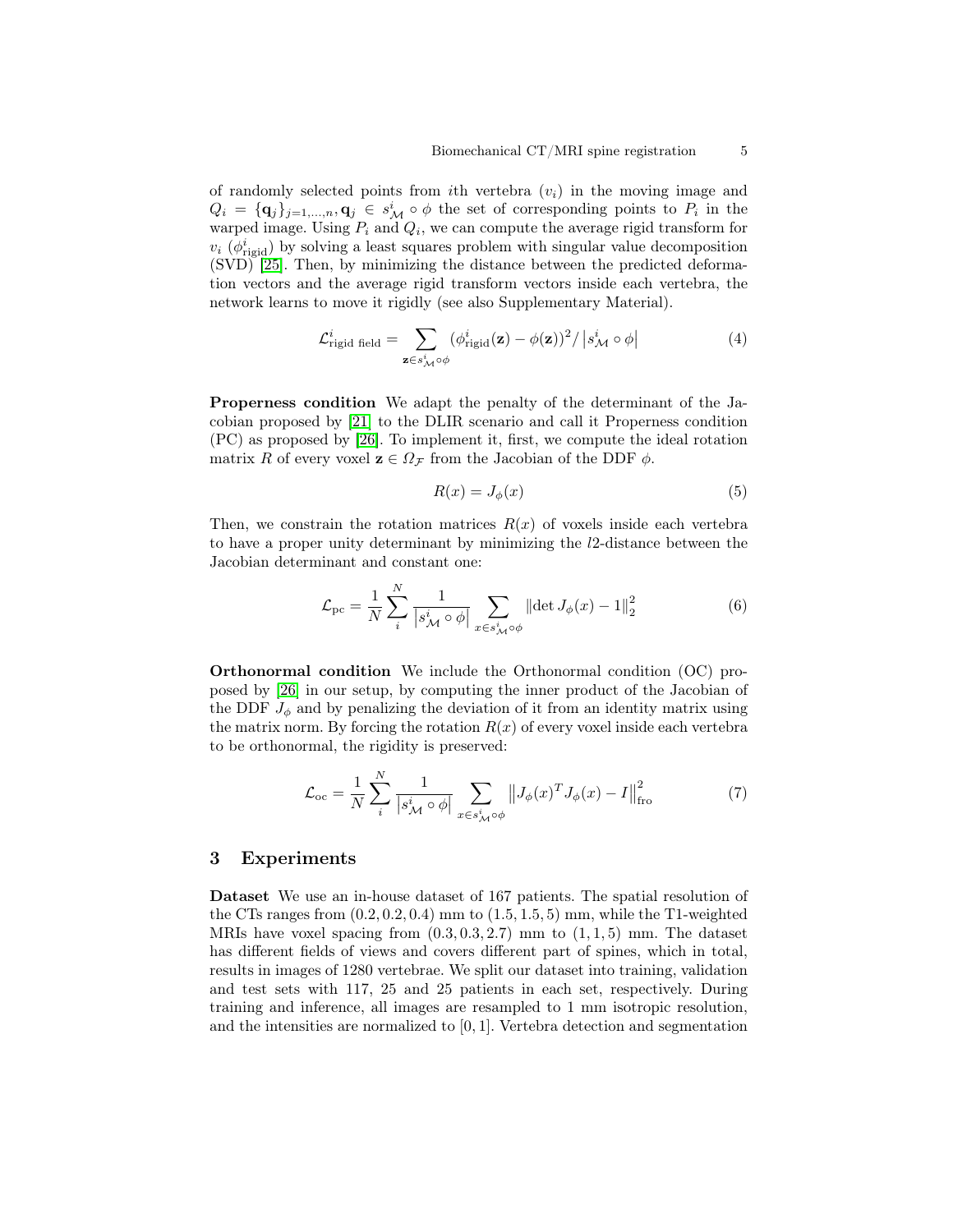on CT images is done automatically using the framework of [\[23\]](#page-9-14). For MRI, an expert annotated the central point of each vertebra, and manually segmented the validation and test set. The vertebral central points of both modalities are used to rigidly register each image pair. The ground truth segmentation labels are used for measuring the registration accuracy in terms of DSC.

Hyperparameter tuning of image-similarity and smoothness We investigated three different multi-modal image similarity losses: normalized mutual information (NMI) [\[28\]](#page-9-15), normalized gradient fields (NGF) [\[20,](#page-9-16)[8\]](#page-8-9), and a modality-independent neighbourhood descriptor (MIND)-based [\[10\]](#page-8-10) loss. The MIND-based loss achieved the highest validation DSC. The hyperparameter  $\lambda_{\rm smooth}$  was optimized with respect to the MIND-based similarity loss based on the validation set. Considering both the registration accuracy (given by the DSC) and the validity of the inferred transformation (given by the the standard deviation (SD) of the logarithm of the Jacobian determinant, SD log  $|J_{\phi}|$ , we find 0.01 to have the best performance so  $\lambda_{\rm smooth}$  is fixed to 0.01 for the rest of the experiments. See validation results of the tuning in the Supplementary Material.

Ablation Studies To measure the effect of each loss we employed for rigidity, we perform an ablation study for each of them. First, we train our network without any rigidity penalties ( $\lambda_{\text{rigid}} = 0$ ) for 500 epochs to get our baseline model. Then, starting from the milestone at 400 epochs, we add each of the rigidity penalties and train for another 100 epochs. We also compare our method with one conventional approach [\[26\]](#page-9-6) (denoted as *Staring*), which takes NMI with OC and PC as loss function and iteratively optimizes for each pair of data.

Results Table [1](#page-7-0) gives a detailed summary of our experiments (see Supplementary Material for weights setting). The baseline method performs better than the conventional *Staring* method, with 1.5% improvement in DSC and  $100 \times$ faster speed. However, it cannot guarantee the rigidity of the vertebrae and their volume drastically changes during registration. Our proposed anatomyaware losses alleviate this issue. Specifically,  $\mathcal{L}_{\text{pc}}$  contributes significantly to the volume preservation, with only 4.8% loss per vertebra (Fig. [3\)](#page-6-0). The  $\mathcal{L}_{\text{rigid dice}}$ ,  $\mathcal{L}_{\text{rigid field}}$  and  $\mathcal{L}_{\text{oc}}$  attain higher rigid dice than the baseline method, among which the rigid dice loss achieves the highest level of rigidity, with  $5.7\%$  improvement over the baseline. The combinations of PC and other penalties reduce the volume loss while maintaining the rigidity of the vertebrae, and yielding plausible and smooth DDF. Fig. [2](#page-6-1) shows the boxplots of our experiments. The outliers are the cases where the boundary vertebrae are incomplete in CT/MRI images. With comparable registration accuracy, the proposed anatomy-aware losses significantly preserve the volume and rigid properties of the vertebrae. Qualitative results of the different methods are displayed in Fig. [3,](#page-6-0) where the red circles are showing regions of incorrect warped labels, while the greens outline correct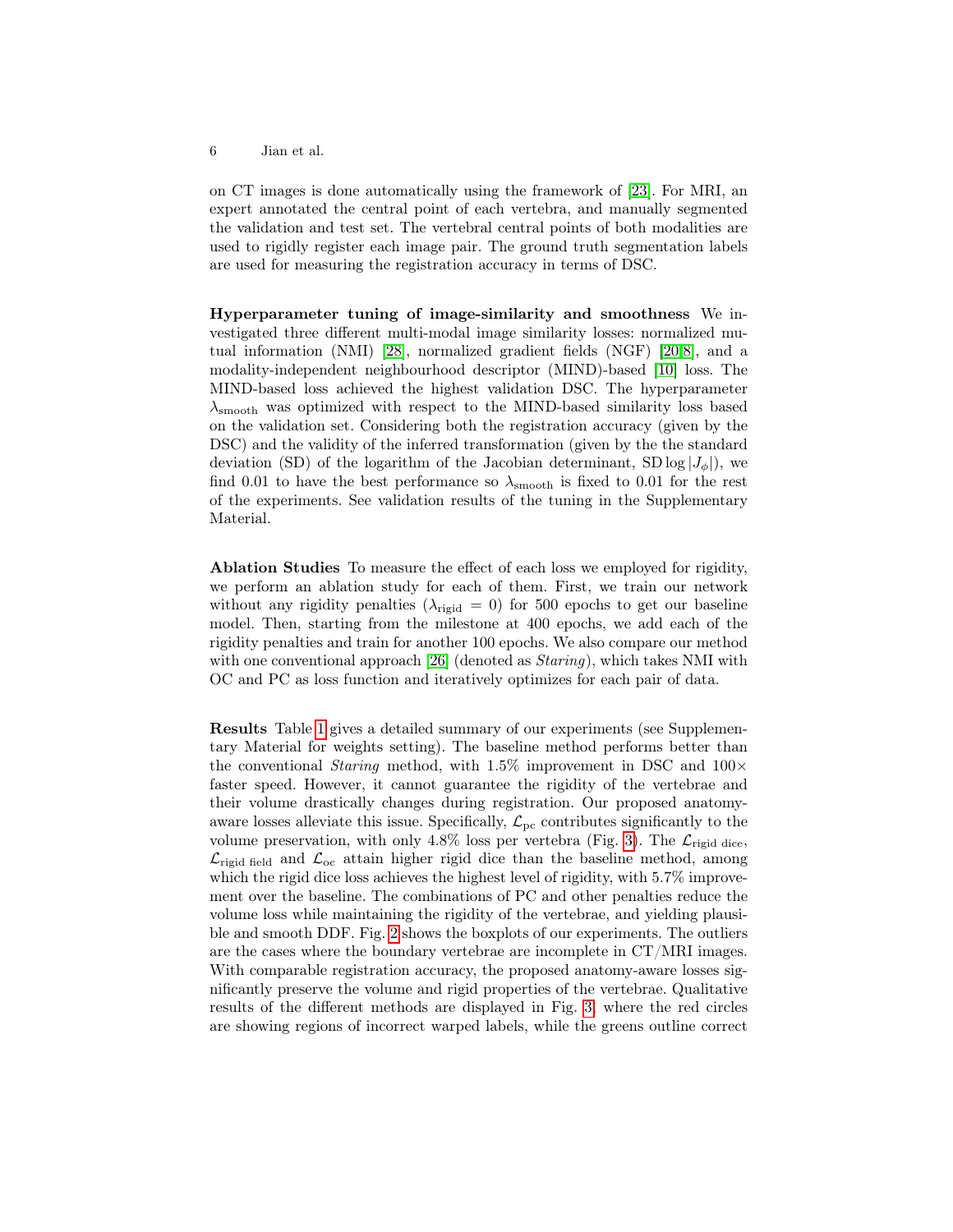<span id="page-6-1"></span>

Fig. 2: Boxplots depicting the DSC, rigid dice and relative volume change %∆vol of initial dataset, conventional method, baseline and each loss setting.

<span id="page-6-0"></span>

(g)  $M$  (h) con (i) baseline (j) rig dice (k) pc+oc (l)  $\mathcal F$ 

Fig. 3: Example axial (top) and sagittal (bottom) slices of moving image CT, fixed image superimposed by warped label from conventional, baseline, and other methods with different rigidity penalties.

ones. In particular, the axial views show that training with rigid dice loss help maintain the details in the process area. The sagittal views validate that the PC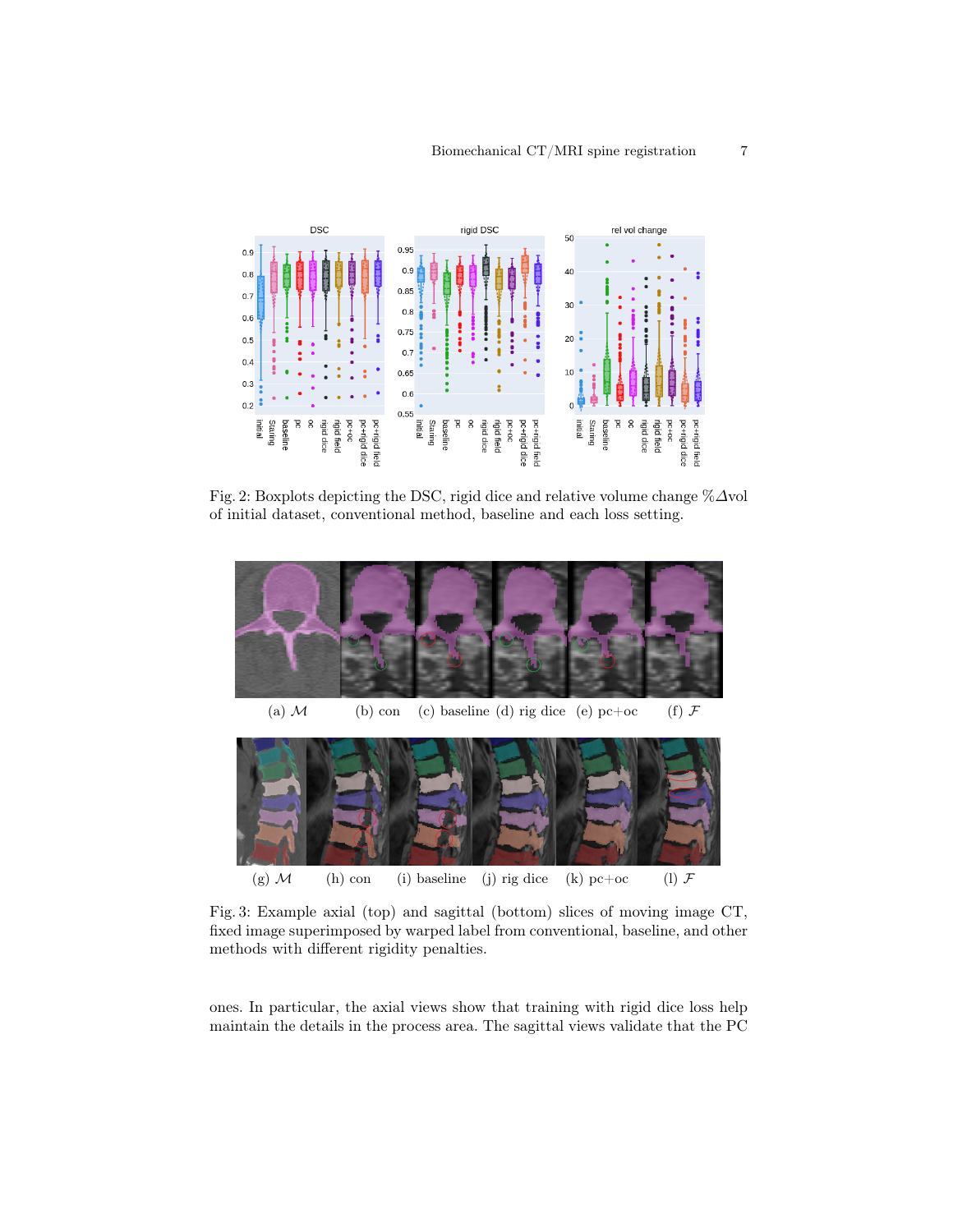preserves the volume, and the OC results in sharper borders. As shown in the axial slices, the incomplete transverse processes in MR images limit our method from getting high rigid DSC, since the network cannot predict missing parts.

PC during inference Finally, to validate PC's effectiveness in volume preservation, we compare its performance with the direct volume loss, which tries to penalize the volume change before and after the registration directly. We also compute PC as a metric (lower is better), during inference (see Supplementary Material). With a similar % $\Delta$ vol, the direct volume loss gets a higher PC than training with PC in the test set. It indicates that PC preserves the volume in a more realistic way, without any compression or expansion in compensation. Moreover, training with OC can also decrease PC, which implies that enforcing the orthonormality of the transformation also contributes to unity determinant.

<span id="page-7-0"></span>Table 1: Quantitative summary of the test set results given as averages(SD). DSC indicates the mean Dice score over all vertebrae. Similar to  $\mathcal{L}_{\text{rigid dice}}$  (Sec [2\)](#page-3-0), rigid DSC computes the DSC between the warped label  $s^i_{\mathcal{M}} \circ \phi$  and the rigidly transformed label  $s^i_{\mathcal{M}} \circ T^i_{\text{rigid}}$ , to measure the level of rigidity kept during registration. %∆vol represents the relative volume change of each vertebra between source label  $s^i_{\mathcal{M}}$  and warped label  $s^i_{\mathcal{M}} \circ \phi$ . To assess the plausibility of the inferred transformation,  $|J_{\phi}|_{\leq 0}$  indicates the number of folding voxels in the DDF (less is better), SD log  $|J_{\phi}|$  measures the smoothness of the DDF (lower is better). The runtime is measured with CPU and with second as unit.

| Method                                                                           | <b>DSC</b> | Rigid DSC                 | $\%\Delta$ vol                          | $ J_{\phi} _{\leq 0}$ | $SD \log  J_{\phi} $    | Time     |
|----------------------------------------------------------------------------------|------------|---------------------------|-----------------------------------------|-----------------------|-------------------------|----------|
| Initial                                                                          | 0.67(0.15) | 0.88(0.05)                | 4.16(3.95)                              |                       |                         |          |
| Staring                                                                          | 0.77(0.13) | 0.89(0.03)                | 2.02(1.65)                              | $\bf{0}$              | 0.04(0.01)              | 243      |
| Our baseline                                                                     | 0.78(0.10) |                           | $0.86(0.06)$ $10.21(8.91)$ $0.04(0.20)$ |                       | 0.13(0.05)              | 3.5(1.3) |
| pc                                                                               | 0.78(0.10) |                           | $0.88(0.04)$ 4.80(5.08)                 | 1.60(7.84)            | 0.12(0.05)              | 3.7(1.2) |
| $_{\rm oc}$                                                                      | 0.78(0.11) | 0.88(0.05)                | 7.90(7.09)                              | 0.12(0.59)            | $0.13(0.05)$ $3.4(1.1)$ |          |
| rigid dice                                                                       | 0.78(0.12) |                           | $0.90(0.5)$ 6.32(6.77)                  | 0.64(3.14)            | $0.13(0.05)$ 3.3(1.1)   |          |
| rigid field                                                                      | 0.79(0.10) |                           | $0.87(0.06)$ 8.74(8.59)                 | 0.08(0.39)            | $0.13(0.05)$ $3.6(1.2)$ |          |
| $pc+oc$                                                                          |            | $0.78(0.10)$ $0.87(0.05)$ | 7.73(7.08)                              | $\bf{0}$              | 0.12(0.05)              | 4.0(1.3) |
| pc+rigid dice $0.78(0.11)$ $0.90(0.05)$ $5.12(6.13)$ $18.30(63.20)$              |            |                           |                                         |                       | 0.13(0.06)              | 3.4(1.1) |
| pc+rigid field $0.79(0.10)$ $0.89(0.05)$ $5.51(5.94)$ $2.40(11.80)$ $0.13(0.06)$ |            |                           |                                         |                       |                         | 3.6(1.2) |

## 4 Conclusion

In this paper, we present a framework for rigidity- and volume- preserving deformable registration of spinal CT/MRI. Compared to supervised DLIR methods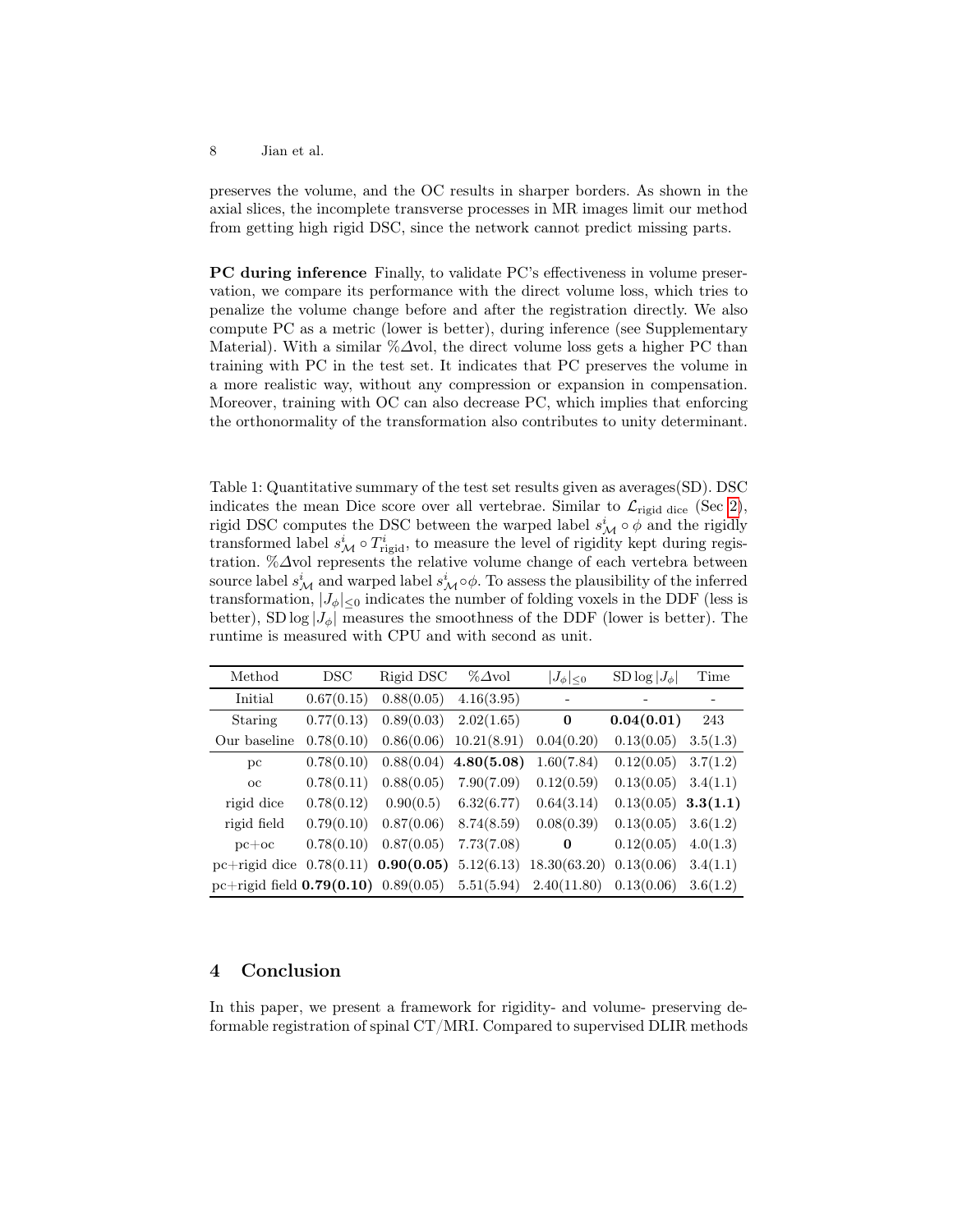which need both labels of the fixed and moving images, our approach only requires the moving label. We define two novel rigidity penalties (rigid dice loss and rigid field loss) to constrain the movement of the vertebrae. Moreover, we introduce PC and OC to the DLIR scenario. The results of extensive experiments indicate that PC is competent in volume preservation while the other three penalties guarantee the rigid properties of the vertebrae during deformable registration. Compared to conventional methods, our algorithm achieves higher accuracy and is significantly faster. Moreover, the proposed penalties can be easily transferred to other DLIR methods.

### References

- <span id="page-8-8"></span>1. Arsigny, V., Commowick, O., Pennec, X., Ayache, N.: A log-euclidean framework for statistics on diffeomorphisms. In: International Conference on Medical Image Computing and Computer-Assisted Intervention. pp. 924–931. Springer (2006)
- <span id="page-8-1"></span>2. Arsigny, V., Pennec, X., Ayache, N.: Polyrigid and polyaffine transformations: a novel geometrical tool to deal with non-rigid deformations–application to the registration of histological slices. Medical image analysis  $9(6)$ , 507–523 (2005)
- <span id="page-8-4"></span>3. Balakrishnan, G., Zhao, A., Sabuncu, M.R., Guttag, J., Dalca, A.V.: Voxelmorph: a learning framework for deformable medical image registration. IEEE transactions on medical imaging 38(8), 1788–1800 (2019)
- <span id="page-8-0"></span>4. Bukas, C., Jian, B., Venegas, L.F.R., De Benetti, F., Ruehling, S., Sekuboyina, A., Gempt, J., Kirschke, J.S., Piraud, M., Oberreuter, J., et al.: Patient-specific virtual spine straightening and vertebra inpainting: An automatic framework for osteoplasty planning. In: International Conference on Medical Image Computing and Computer-Assisted Intervention. Springer (2021)
- <span id="page-8-5"></span>5. De Vos, B.D., Berendsen, F.F., Viergever, M.A., Sokooti, H., Staring, M., Išgum, I.: A deep learning framework for unsupervised affine and deformable image registration. Medical image analysis 52, 128–143 (2019)
- <span id="page-8-6"></span>6. Fu, Y., Wang, T., Lei, Y., Patel, P., Jani, A.B., Curran, W.J., Liu, T., Yang, X.: Deformable mr-cbct prostate registration using biomechanically constrained deep learning networks. Medical physics 48(1), 253–263 (2021)
- <span id="page-8-2"></span>7. Gill, S., Abolmaesumi, P., Fichtinger, G., Boisvert, J., Pichora, D., Borshneck, D., Mousavi, P.: Biomechanically constrained groupwise ultrasound to ct registration of the lumbar spine. Medical image analysis  $16(3)$ , 662–674 (2012)
- <span id="page-8-9"></span>8. Haber, E., Modersitzki, J.: Intensity gradient based registration and fusion of multi-modal images. In: International Conference on Medical Image Computing and Computer-Assisted Intervention. pp. 726–733. Springer (2006)
- <span id="page-8-3"></span>9. Haskins, G., Kruger, U., Yan, P.: Deep learning in medical image registration: a survey. Machine Vision and Applications  $31(1)$ , 1–18 (2020)
- <span id="page-8-10"></span>10. Heinrich, M.P., Jenkinson, M., Papież, B.W., Brady, S.M., Schnabel, J.A.: Towards realtime multimodal fusion for image-guided interventions using self-similarities. In: International conference on medical image computing and computer-assisted intervention. pp. 187–194. Springer (2013)
- <span id="page-8-7"></span>11. Hu, Y., Modat, M., Gibson, E., Li, W., Ghavami, N., Bonmati, E., Wang, G., Bandula, S., Moore, C.M., Emberton, M., et al.: Weakly-supervised convolutional neural networks for multimodal image registration. Medical image analysis 49, 1–13 (2018)